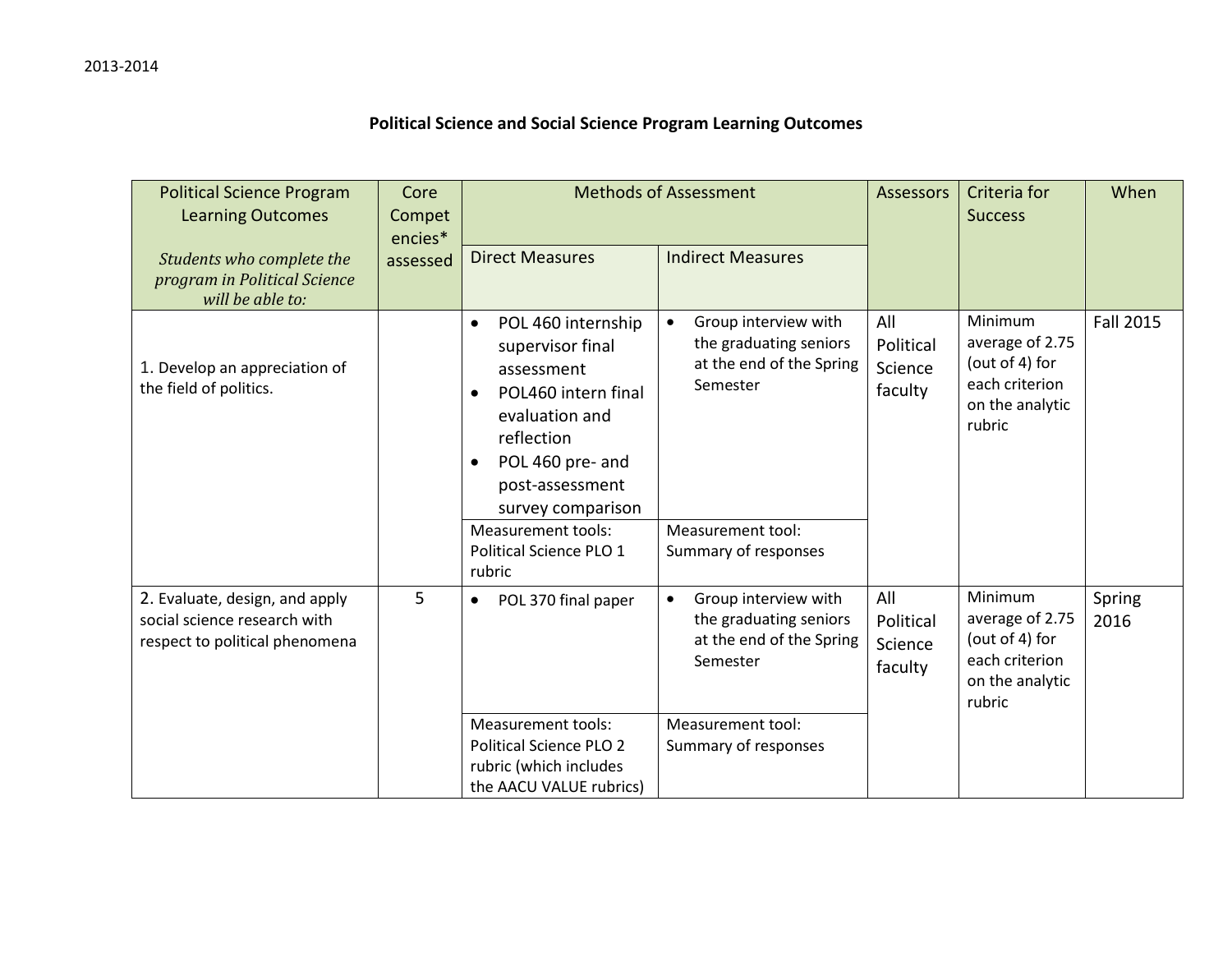| 3. Understand and critically<br>assess the processes, theories,<br>and outcomes of political<br>institutions and political<br>behavior | $\overline{4}$ | Essays from POL 341<br>$\bullet$                                                                                                                 | Group interview with<br>$\bullet$<br>the graduating seniors<br>at the end of the Spring<br>Semester                                                     | All<br>Political<br>Science<br>faculty | Minimum<br>average of 2.75<br>(out of 4) for<br>each criterion<br>on the analytic<br>rubric | <b>Fall 2014</b> |
|----------------------------------------------------------------------------------------------------------------------------------------|----------------|--------------------------------------------------------------------------------------------------------------------------------------------------|---------------------------------------------------------------------------------------------------------------------------------------------------------|----------------------------------------|---------------------------------------------------------------------------------------------|------------------|
|                                                                                                                                        |                | <b>Measurement tools:</b><br><b>Political Science PLO 3</b><br>rubric (which includes<br>the AACU VALUE rubrics)                                 | Measurement tool:<br>Summary of responses                                                                                                               |                                        |                                                                                             |                  |
| 4. Demonstrate social scientific<br>information literacy                                                                               | $\overline{3}$ | POL 370 final<br>$\bullet$<br>paper<br><b>Measurement tools:</b><br>Political Science PLO 4<br>rubric (which includes<br>the AACU VALUE rubrics) | Group interview with<br>$\bullet$<br>the graduating seniors<br>at the end of the<br><b>Spring Semester</b><br>Measurement tool:<br>Summary of responses | All<br>Political<br>Science<br>faculty | Minimum<br>average of 2.75<br>(out of 4) for<br>each criterion<br>on the analytic<br>rubric | Spring<br>2016   |
| 5. Develop and express ideas in<br>written communication in an<br>effective and scholarly manner                                       | $\mathbf{1}$   | POL 455 final paper<br>$\bullet$                                                                                                                 | Group interview with<br>$\bullet$<br>the graduating seniors<br>at the end of the Spring<br>Semester                                                     | All<br>Political<br>Science<br>faculty | Minimum<br>average of 2.75<br>(out of 4) for<br>each criterion<br>on the analytic<br>rubric | Spring<br>2015   |
|                                                                                                                                        |                | <b>Measurement tools:</b><br><b>Political Science PLO 5</b><br>rubric (which includes<br>the AACU VALUE rubrics)                                 | Measurement tool:<br>Summary of responses                                                                                                               |                                        |                                                                                             |                  |